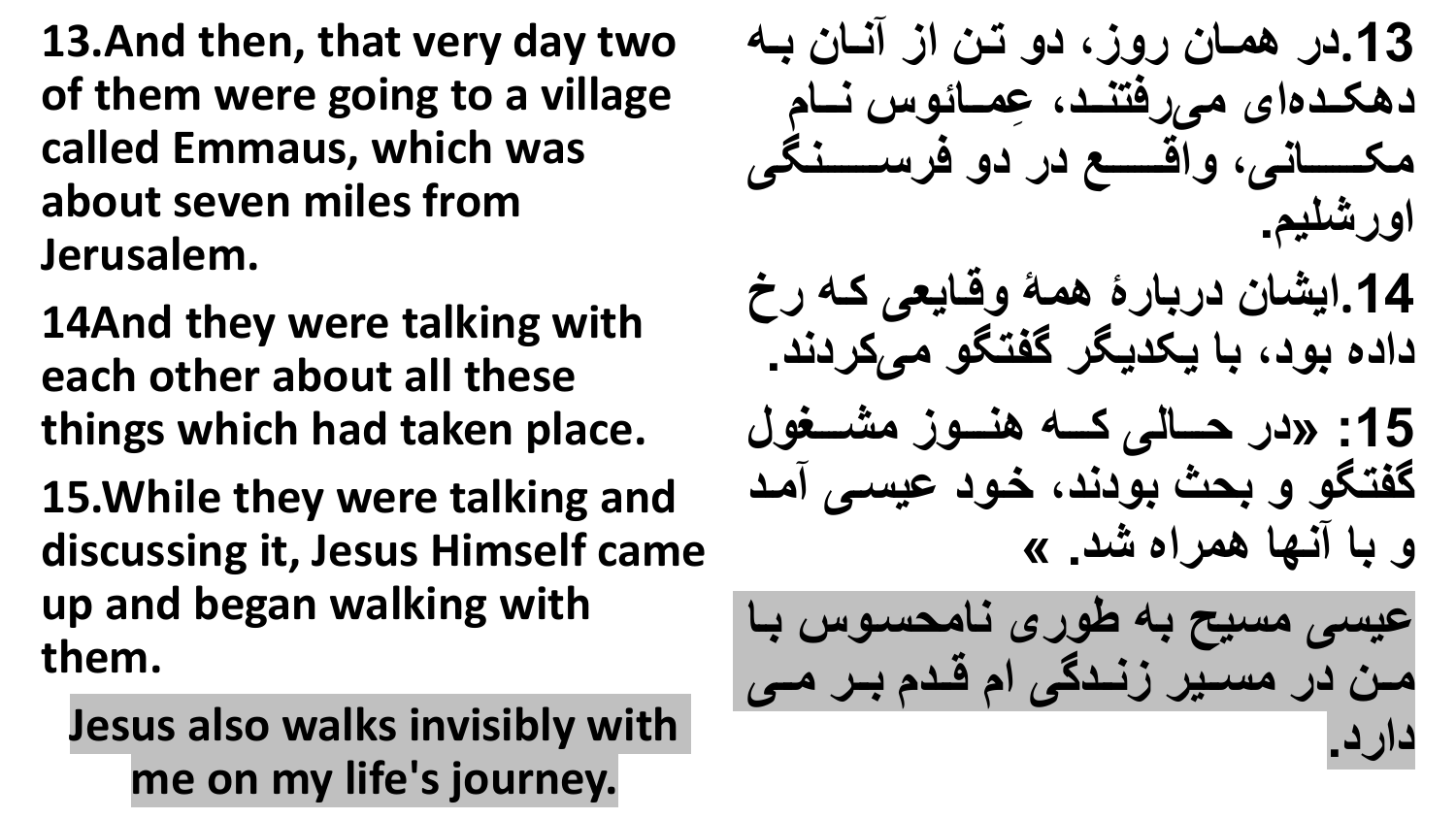**16.But their eyes were [miraculously] prevented from recognizing Him.**

**17.Then Jesus asked them, "What are you discussing with one another as you walk along?" And they stood still, looking brokenhearted.**

**Jesus is also interested in what moves me, what I worry about.**

**م ن، رن بشاب خ بد یارن .16ن ّ چشاام ر نیشاا ر ااا شاادی بود. .17 »ن بهااااا ر اااااید: در**  طول مسير در مورد چه **چی ی صح ت مف هبید؟**  عیسی مسیح همچنین به آنچه **مرن حرهت ،نمیدنردد ،**  آنچه من از آن نگرانم **سالف مبد ن ت.**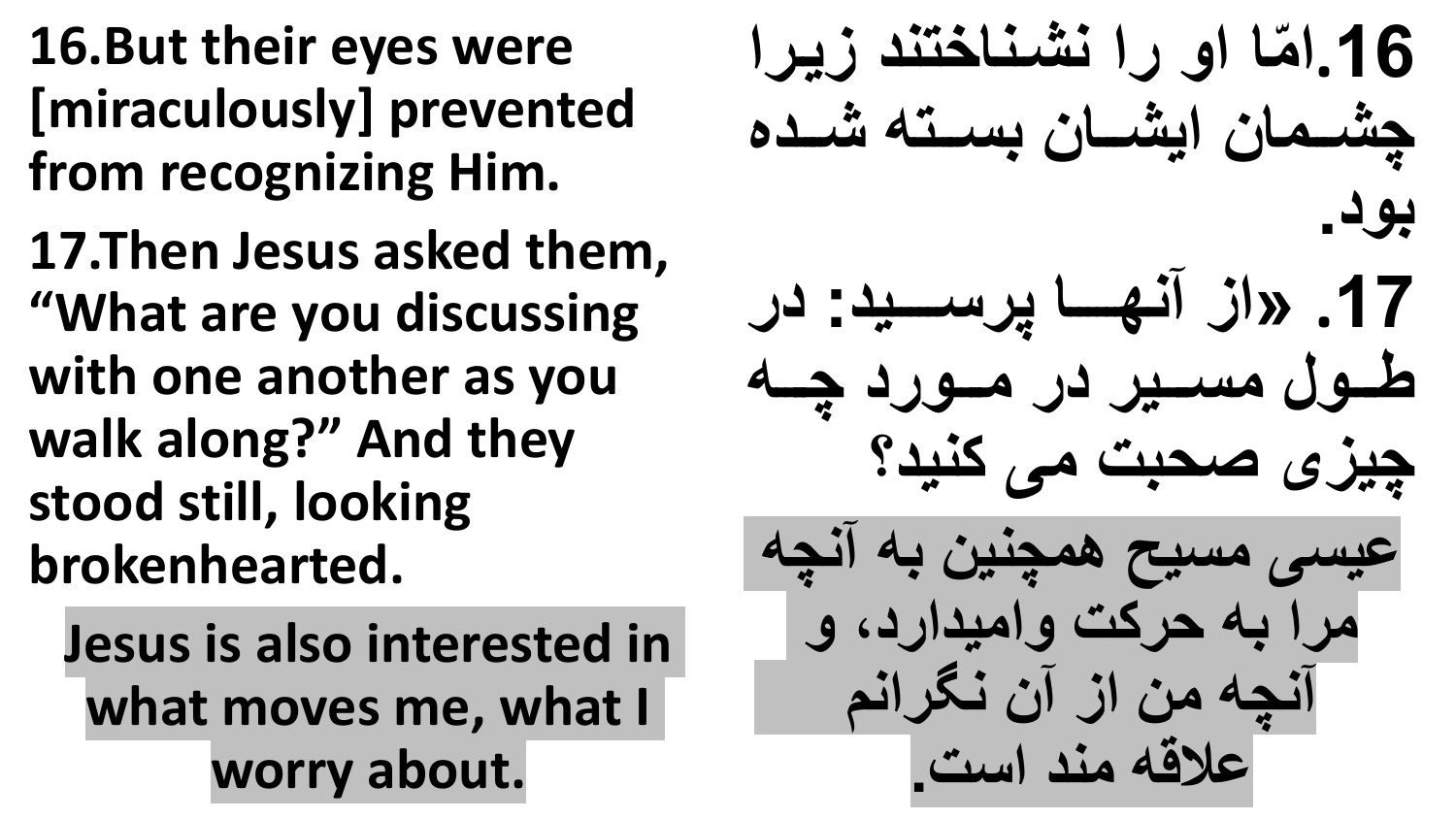**18.One of them, named Cleopas, answered Him, "Are you the only stranger visiting Jerusalem who is unaware of the things which have happened here in these [recent] days?"**

**19.He asked, "What things?" And they replied, "The things about Jesus of Nazareth, who was a prophet powerful in deed and word in the sight of God and all the people,**

**20.and how the chief priests and our rulers handed Him over to be sentenced to death and crucified Him.**

**ه ل ، ا .18 ب ی یکف ن نیشا ر ها ِ** نسام داشت، در یاسخ گفت: «آیا تو  **بها شاخی ریاو در ن،رشالیمف ها ن بچااا در نیااار ر، هااا ،نفااا شااادی بیخبری؟»** 19 .پرسـيد: «چــه چيــزى؟» گفتنــد: **» بچ ار سی ا ی ب صاری گ شات. ن،** ییامبری بود که در پیشگاه خدا و نزد همـــهٔ مــردم، كــلام و اعمــال پرقــدرت*ي* **دنشت.**

**.20 ارنر ه هبا ر ، رگا ر ما ن، رن**  سیردند تا به مرگ محکوم شود و بر **صلی ش هشیدبد.**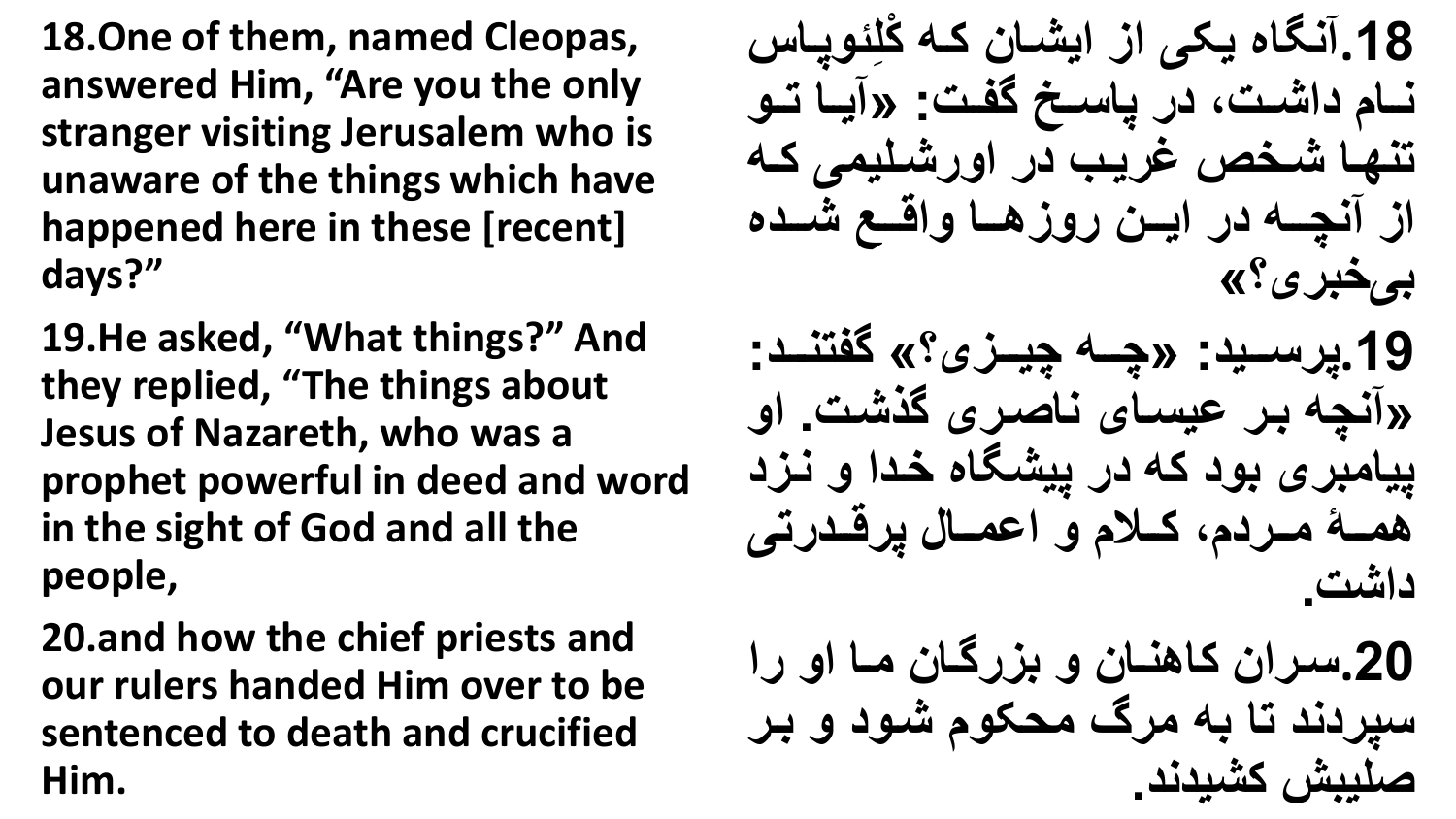**21.But we were hoping that it was He who was going to redeem Israel and set our nation free. Indeed, besides all this, it is the third day since these things happened.**

**22.And also some of the women among us shocked us. They were at the tomb early in the morning,**

**23.and they did not find His body. Then they came back, saying that they had even seen a vision of angels who said that He was alive!**

**24.Some of those who were with us went to the tomb and found it just exactly as the women had said, but they did not see Him."** 

**م م نمید دنشا ی ن، هما ر شاد ها .21ن ّ مف ی اااات ن اااارن ی رن رهاااا یف خشااااد.**  افزون بر این، ب**هواقع اکنون سه روز از** این وقایع گذشته است<u>.</u> **.22 رخااف ن باا ر بیاا هاا در میاا ر ماا**  هستند، مـا را بـه حیرت افکندهانـد. آنـا*ن* امروز صبح زود به مقبره رفتند، **. ب ی مدید م یکر ن، رن بی د بد .23ن ّ** ما گفتند فرشتگانی را در رؤیا دیدهاند ک**ه** به ایشان گفتهاند او زنده است<u>.</u> **.24 رخف ن د، ر ما ا مق اری رد باد ، ن،ض ع رن هم ر گ،ب ه ب ر بق هردی ». م ن، رن بدیدبد ،دبدد ی د بدد ن ّ**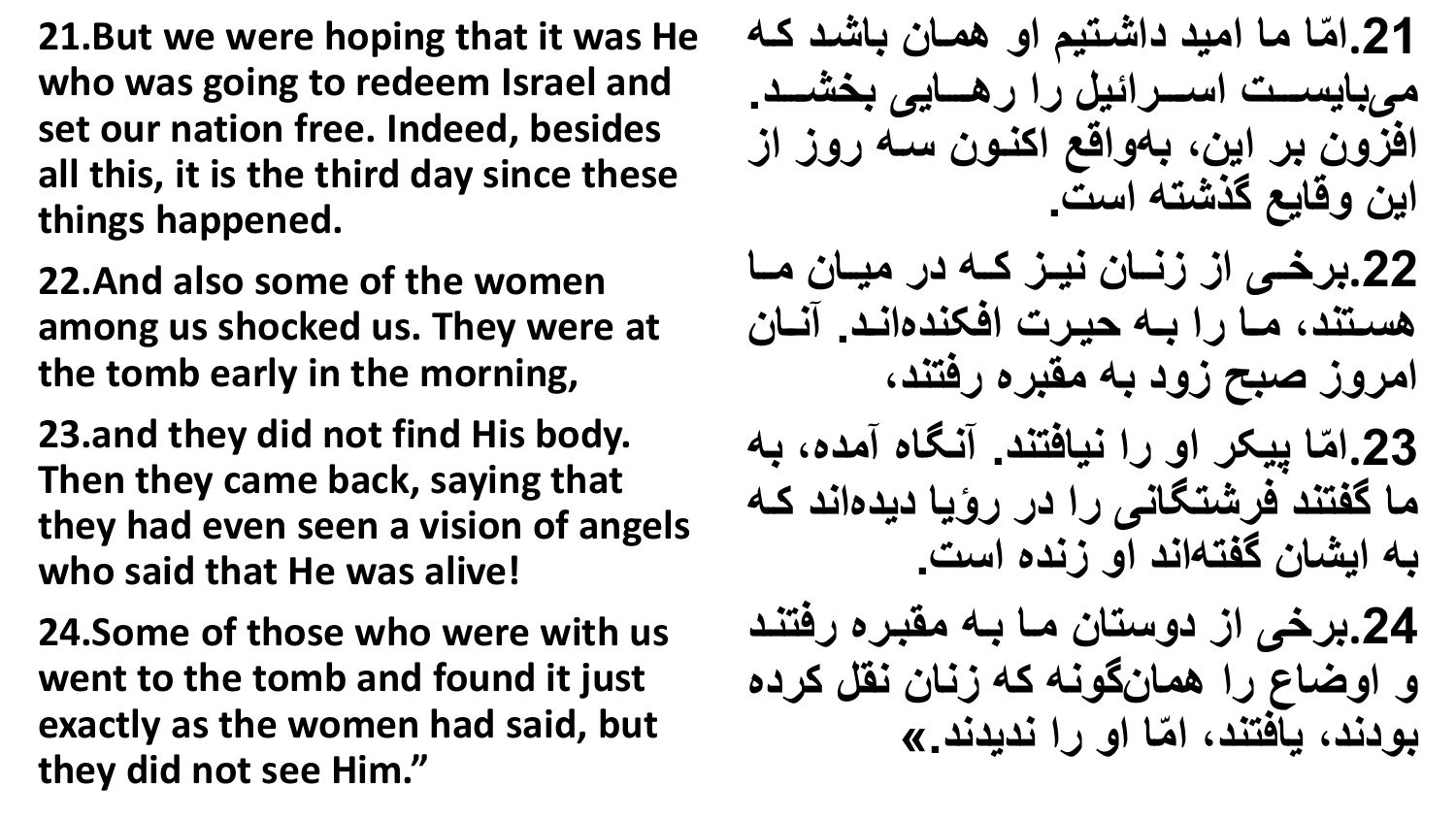- **25.Then Jesus said to them, "O foolish men, and slow of heart to trust and believe in everything that the prophets have spoken!**
- **26.Was it not necessary for the Christ to suffer these things and [only then to] enter His glory?"**
- **27.Then beginning with Moses and [throughout] all the [writings of the] prophets, He explained and interpreted for them the things referring to Himself [found] in all the Scriptures.**
- **Jesus also speaks to me through the Bible and everything that is based on**

**it.**

**.25 ب ااااا ی ااااا نیشااااا ر گفااااات: »نی**  بیخردان که دل*ی* دیرفهم برای باور **هردر گف ه ی نب ی دنرید! .26 ی بمف ی ت م یح نیار ربهها رن**  ببیند و سپس به جلال خود در آید؟» **.27 ن م، اف ، هماۀ نب یا ا هااارد ، بچااا رن هااا در مااا مف ه اااو**  مقــدّس در بـــارۀ او گفتــه شـــده بــود، بر ایشان توضیح داد<sub>.</sub> **سی ف م یح بی ن طریق ه و مقد**  و همه چیزهایی که بر اساس آن است با من صحبت می کند.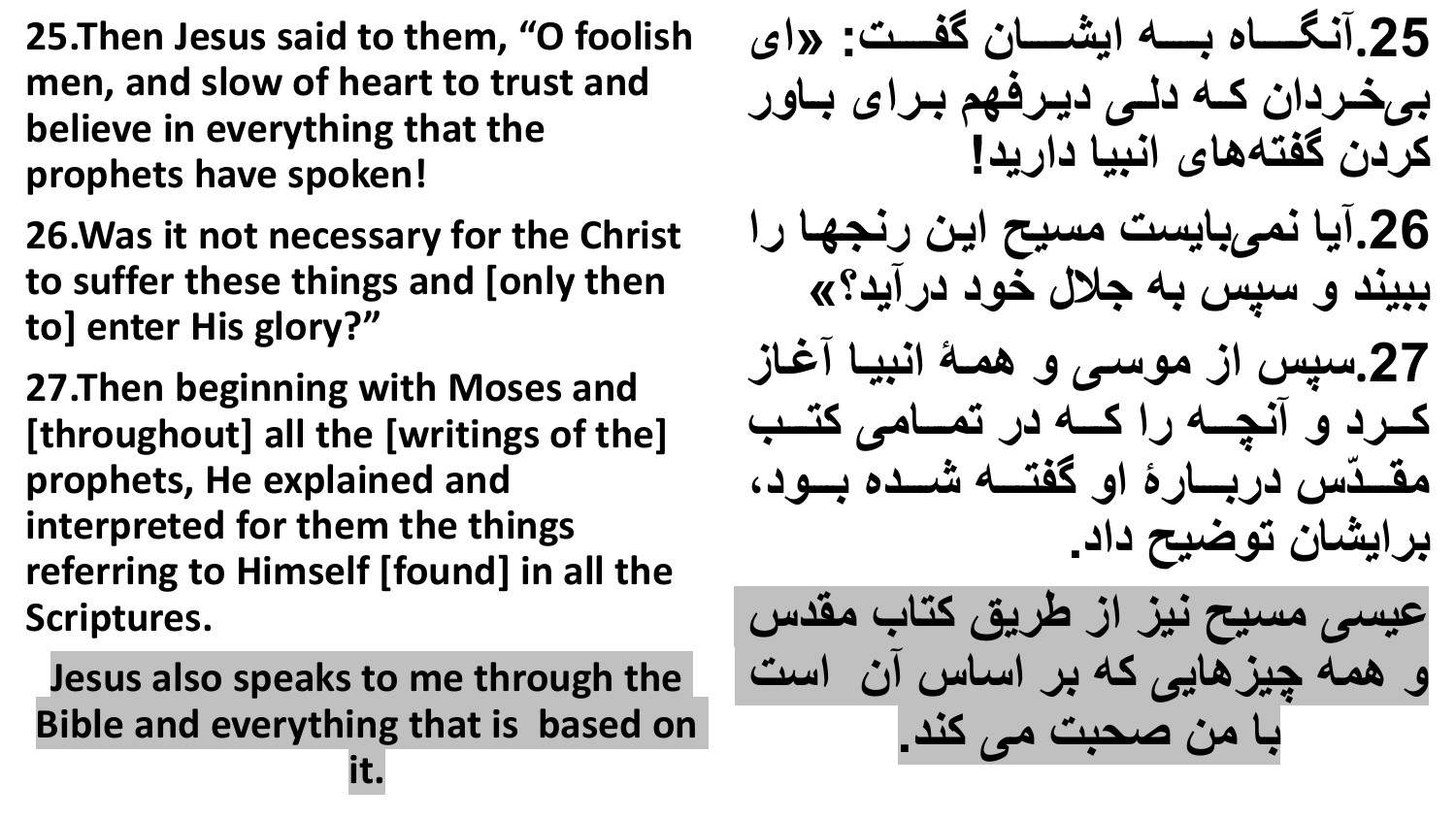**28.Then they approached the village where they were going, and He acted as if He were going farther.**

**29.But they urged Him [not to go on], saying, "Stay with us, because it is almost evening, and the day has just about ended." So, He went inside to stay with them.**

**I also need Jesus to stay with me when the evening comes. When fears press on my soul, Jesus also stays with me.**

**.28چ،ر دهکدی نی ه مقصدش ر ،د ب دیک شدبدد سی ف ،نبم،د هرد**  که می **خواهد دورتر برود. .29 » یاد ن ن، خ،ن ا بد: ا ا نبها**  بماند! تقریبا عصر است و روز به زودی به پایان می رسد!' او با آن ها به داخل خانه رفت و در آنجا ماند.» <mark>من همچنین نیاز دارم به عیسی</mark> مسیح تا گاهی هنگام از میا*ن* رفتن **ب،ر مر م بد. ،ف ف ر ه ر ر،ح ب یبف مف هببدد سی ف مر**

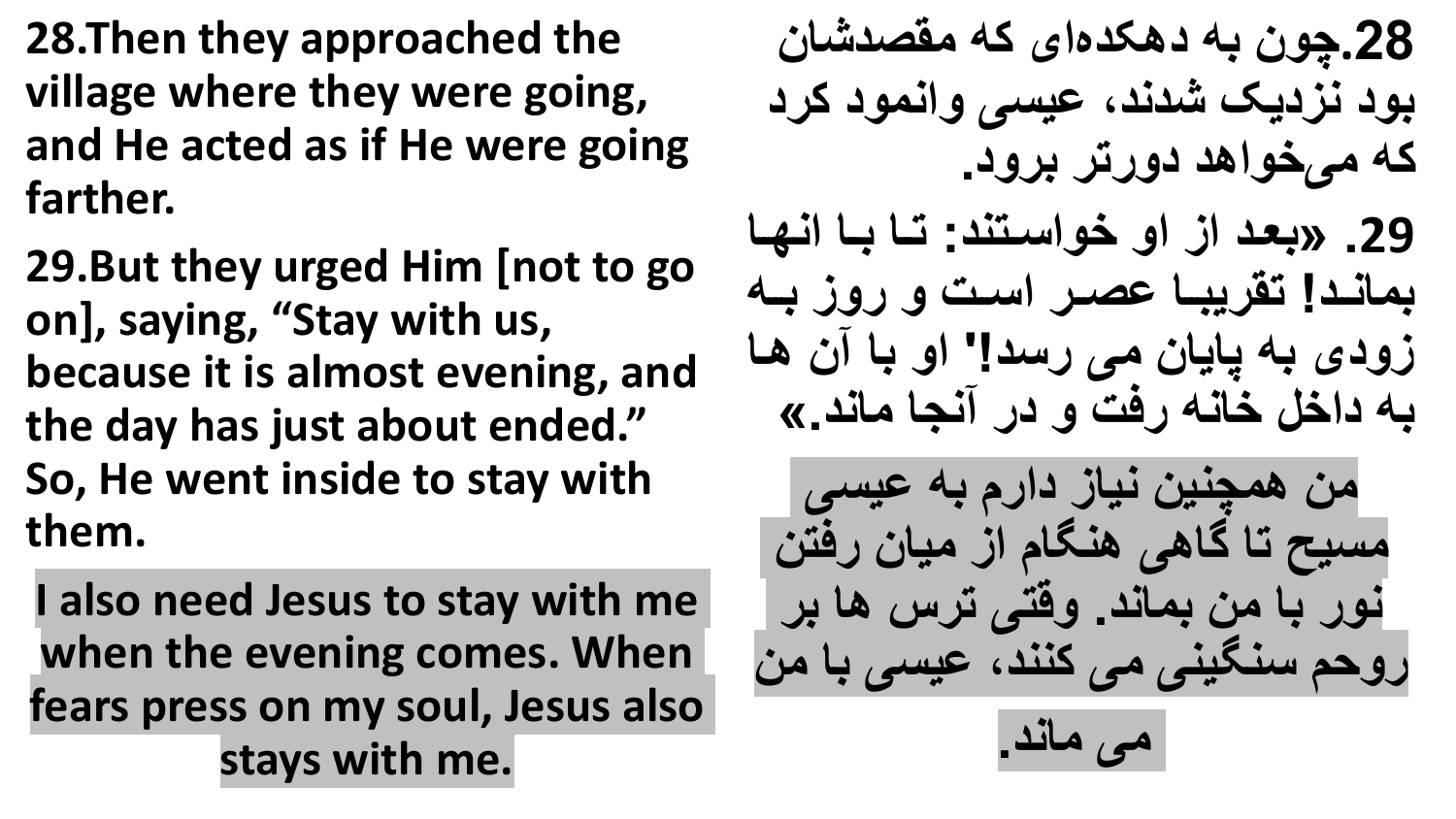**30.And it happened that as He reclined at the table with them, He took the bread and blessed it, and breaking it, He began giving it to them.**

**Jesus also meets us in a similar way in the Lord's Supper in church.**

**31.Then their eyes were [suddenly] opened [by God] and they [clearly] recognized Him; and He vanished from their sight.**

**I feel Jesus' closeness in special situations in my life. But sometimes I only notice his presence when an experience with him comes to an end.**

**.30 » ید ر ها ا هر شاد ا ا ن خا،رد. با ر رن گردتد خدن رن شکر هردد با ر رن کا کا هارد ، ر ه دند.«** حیسی نیز ما را به شیوه ای مشابه در شام اخر در كليسا ملاقا*ت مي* كند.

31. «سپس پوشش از چشمانشان افتاد و او را **شب خ بد. در هم ر هحظ ن یر به ب دید شد.«** من نزدیکی عیسی را در موقعیت های خاص زندگ*ی* ام احساس می کنم. اما گاهی اوقات تنها زمان*ی* متوجه حضور او می شوم که یک تجربه با او به یایا*ن می ر*سد.

من نزدیکی عیسی را در موقعیت های خاص زندگ*ی* ام احساس می کنم. اما گاهی اوقات تنها زمان*ی* متوجه حضور او می شوم که یک تجربه با او به یایا*ن* می رسد.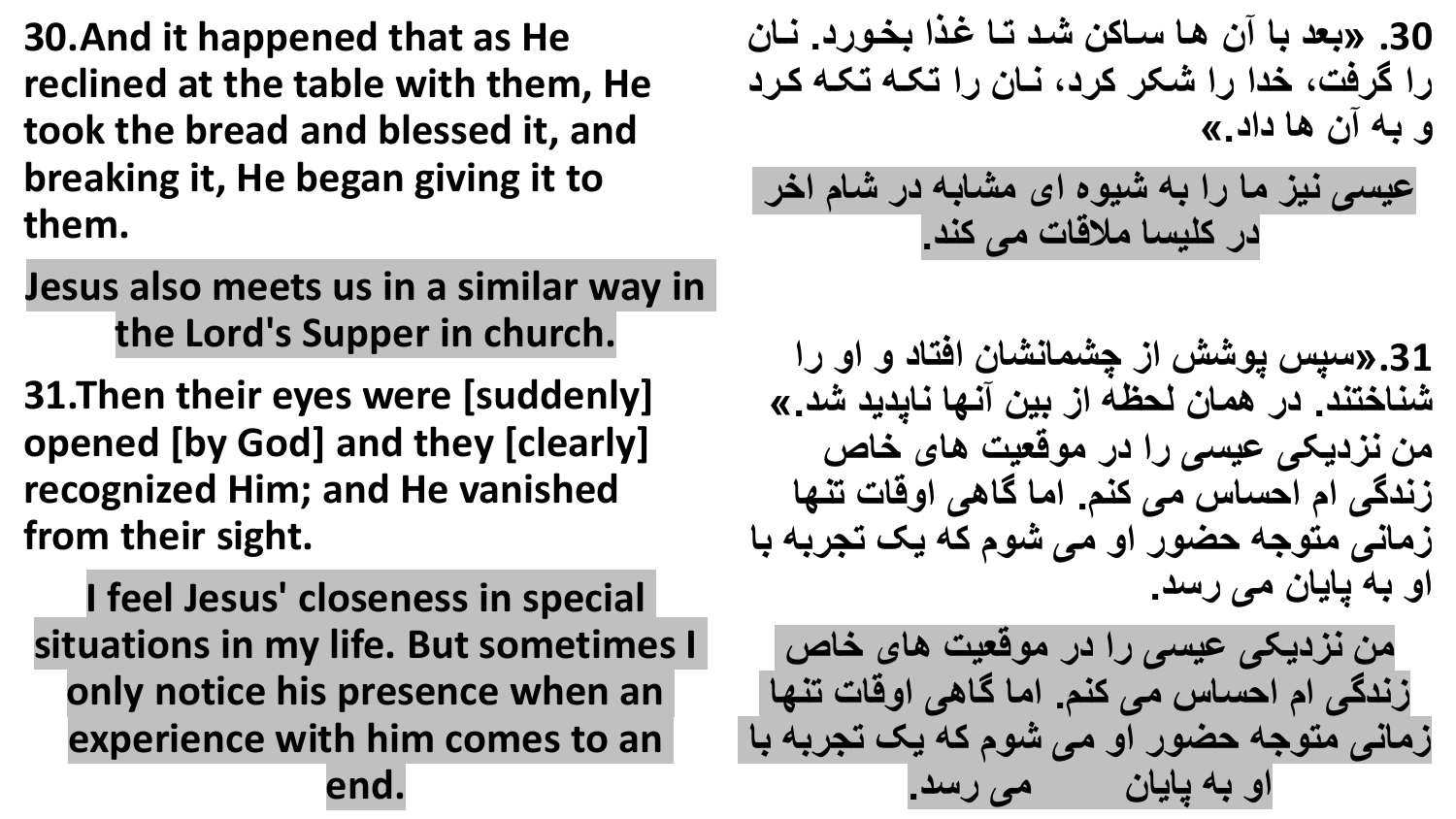**32.They said to one another, "Were not our hearts burning within us while He was talking with us on the road and opening the Scriptures to us?"**

**33.They got up that very hour and went back to Jerusalem, and found the eleven [apostles] gathered together and those who were with them,**

**34.saying, "The Lord has really risen and has appeared to Simon [Peter]!" 35.They began describing in detail what had happened on the road, and how Jesus was recognized by them when He broke the bread.**

32.آنهـــا از یکـــدیگر پرســـيدند: «آیـــا هنگامی که در راه با ما سخن میگفت و **ه ااو مقاادّ رن رنیماا ر ف اایر مف هااردد دل در درون ما نمی تیید؟»** 33 ایسس بی درنسگ برخاسستند و بسه اورشلیم بازگشتند. آنجا آن یازده رسول را یافتند که با دوستان خود گرد آمده، 34.موكفتنــد: «ايــن حقيقــت دارد كـــه خداوند قیام کرده است، زیرا بر شَمع*ون* **ظ هر شدی ن ت.«** 35.سپس، آن دو نیز بازگفتند که در راه چه روی داده و چگونه عی*سی* را هنگام يار ه كرد*ن* نان شناختهاند.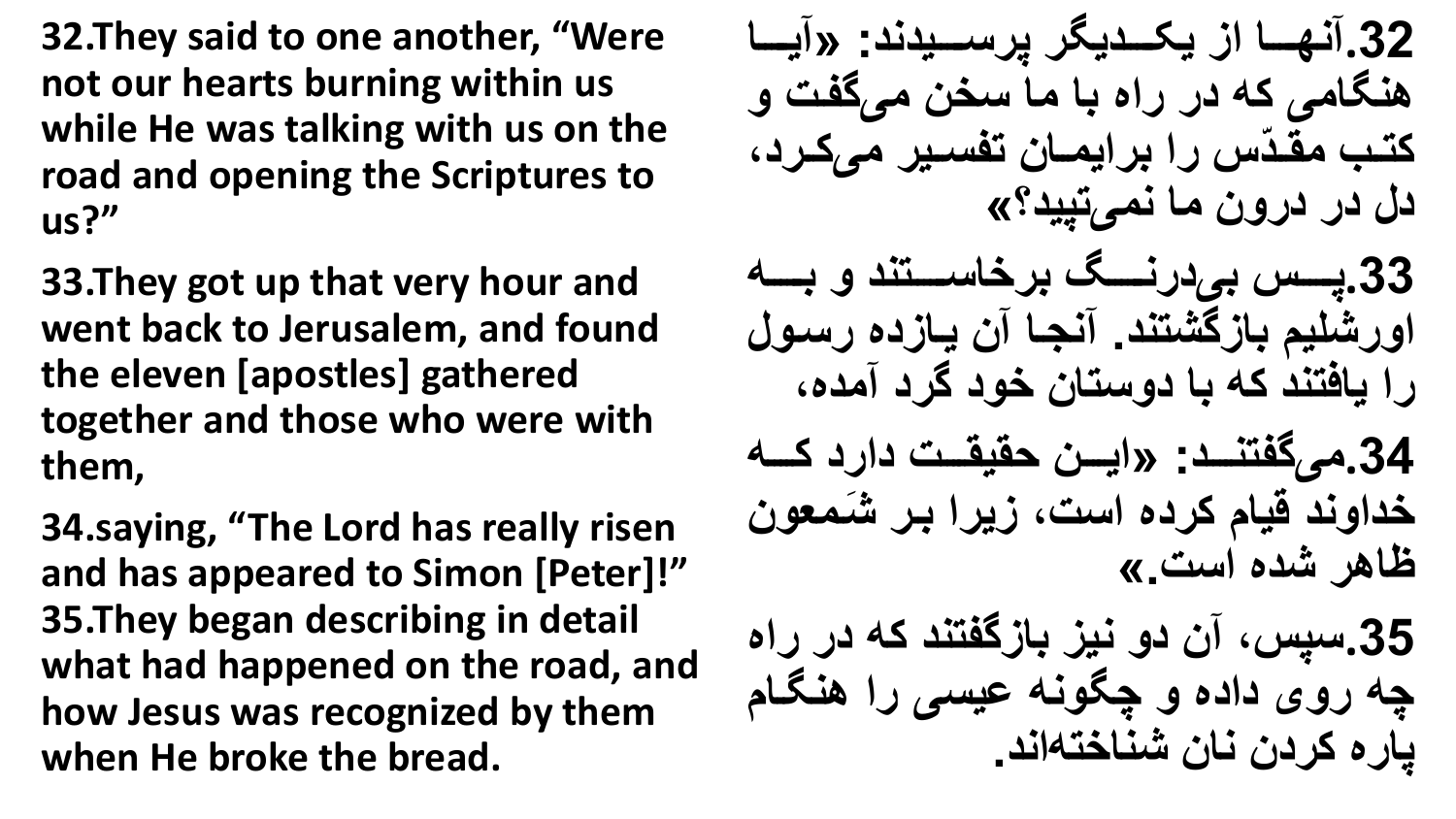**Sermon 22 May 2022 "My life is talking to God" Spir1/2**

**Dear congregation!**

**1. "My life is talking to God." I talk to Him, and He talks to me. Just as the Emmaus disciples talk to the risen Jesus and He talks to them. But sometimes my life is not talking to God. I am busy with myself and my plans and problems and don't have the idea to talk to God about what is moving me at the moment.**

**خط 2022 Mai22.**

**نسض ی گرنمف .1 بادگف مار حارب در ا خدن ات.«**  من با او صحبت م*ی* کنم و او با من **صاح ت ماف هباد. در ات هما بط،ر ها ش گردنر نم ، سی ف فی هردی ،**  او با آنها صحبت مي كنند. اما گاهي زندگی من فقط صـحبت کـردن بـا خـدا نیست<sub>.</sub> من درگیر خودم و برنامه ها و مشکلاتم هستم و هرگز به ذهنم خطور نمی کند که با خدا در مورد چیزی که **مرن ک ر مف دهد صح ت هب .**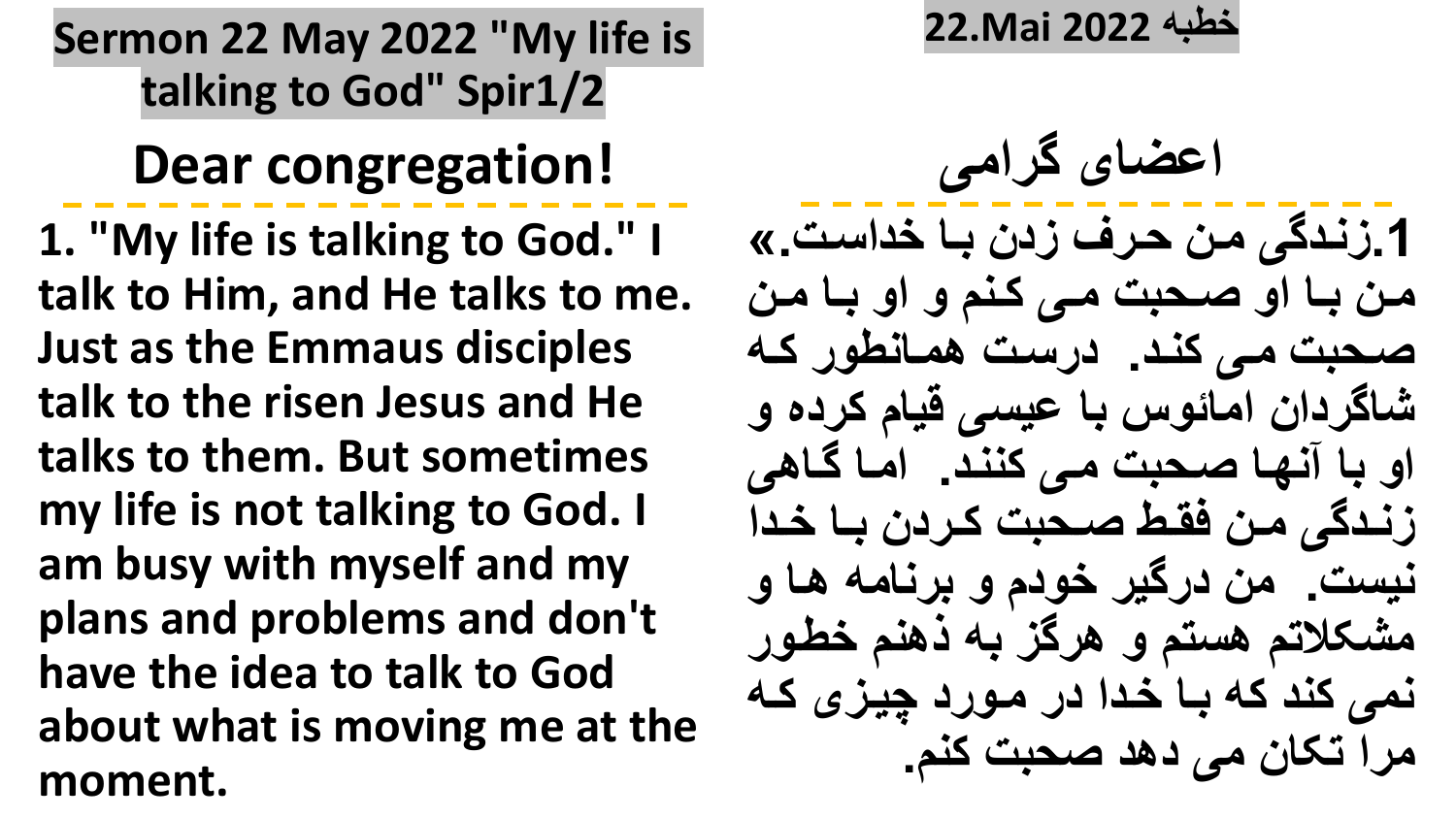**2. Sometimes God also seems to be silent. I feel as if my prayer ends at the ceiling, as if God has no ears to hear and no arms to intervene. When that is the case, or when I feel that way, I can lament my need to God, as it often happens in the Psalms: "Hear my prayer, Lord! Open your ear to my cry for help! Do not be silent to my tears!" (Psalm 39:13)**

2.گاه<sub>و،</sub> انگار خدا ساکت است. از آنجایی که گویی دعای من تـا سقف اتـاق بیشـتر بـالا نمـی رود تـا بشـنوم کـه آیــا خـدا گـوش نـدارد و دسـت*ی* بهرای مداخله ن**هدارد. اگر چنبین** است، یا من چنین احساس*ی* دارم، **مف ،نب ن خدنی خ،د شاک یت هاب د**  همانطور که اغلب در مزامیر اتفاق **مف ند ااااد: »دساااا ی ماااار رن شااااب،د**  پروردگار**!! گوش هایت را به فری**اد كمــك مــن بــاز كــن! ســكوتت بــه اشک های من نمی رسد!» (مزمور **39د 13 ب(.**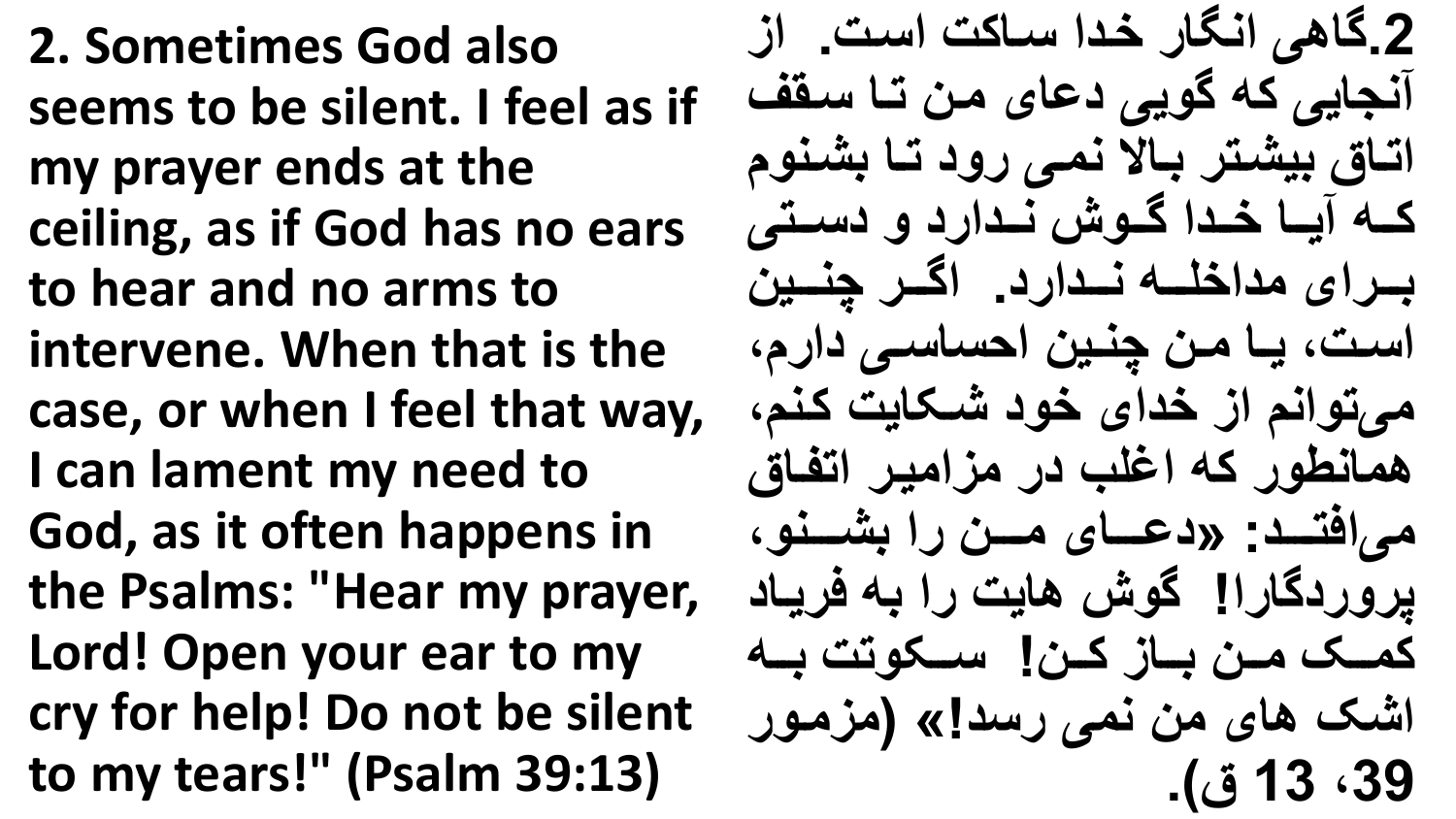**3. But the normal thing is that God and I, Jesus and I talk to each other. Usually not in the way of a direct conversation as between the Emmaus disciples and Jesus, but rather in such a way that one speaks first and then the other responds. I see three different ways in which God speaks to me: through external events, through His word in the Bible or in the sermon and through an inner voice. With regard to this, I will share some experiences from my life story and that of others.**

3.اما چیز طبیعی این است که من و خدا، عی*سی و من ب*ا هم صحبت می **میماا،ره باا اا شاای،ی مک هماا هباای .**  مســــتقيم بــــين شـــــاگردان امـــــائوس و عیسی، بلکه به گونه ای است که ابتدا یکی صحبت می کند و سیس دیگر*ی* ياسخ مي دهد. من سه راه مختلف را مي بينم كه خداوند بـا من صـحبت م*ـي* **هباد: ن طریاق ر،یادنده ی یر،بافد ن طریاااق هاااال ن، در ه ااا و مقاااد د در م،سظااااا ، ن طریاااااق یاااااک صااااادنی**  درون*ـی.* علاوه بـر ایـن، از تجربیـات داستا*ن* زندگ*ی* خود و دیگران خواهم **. گفت**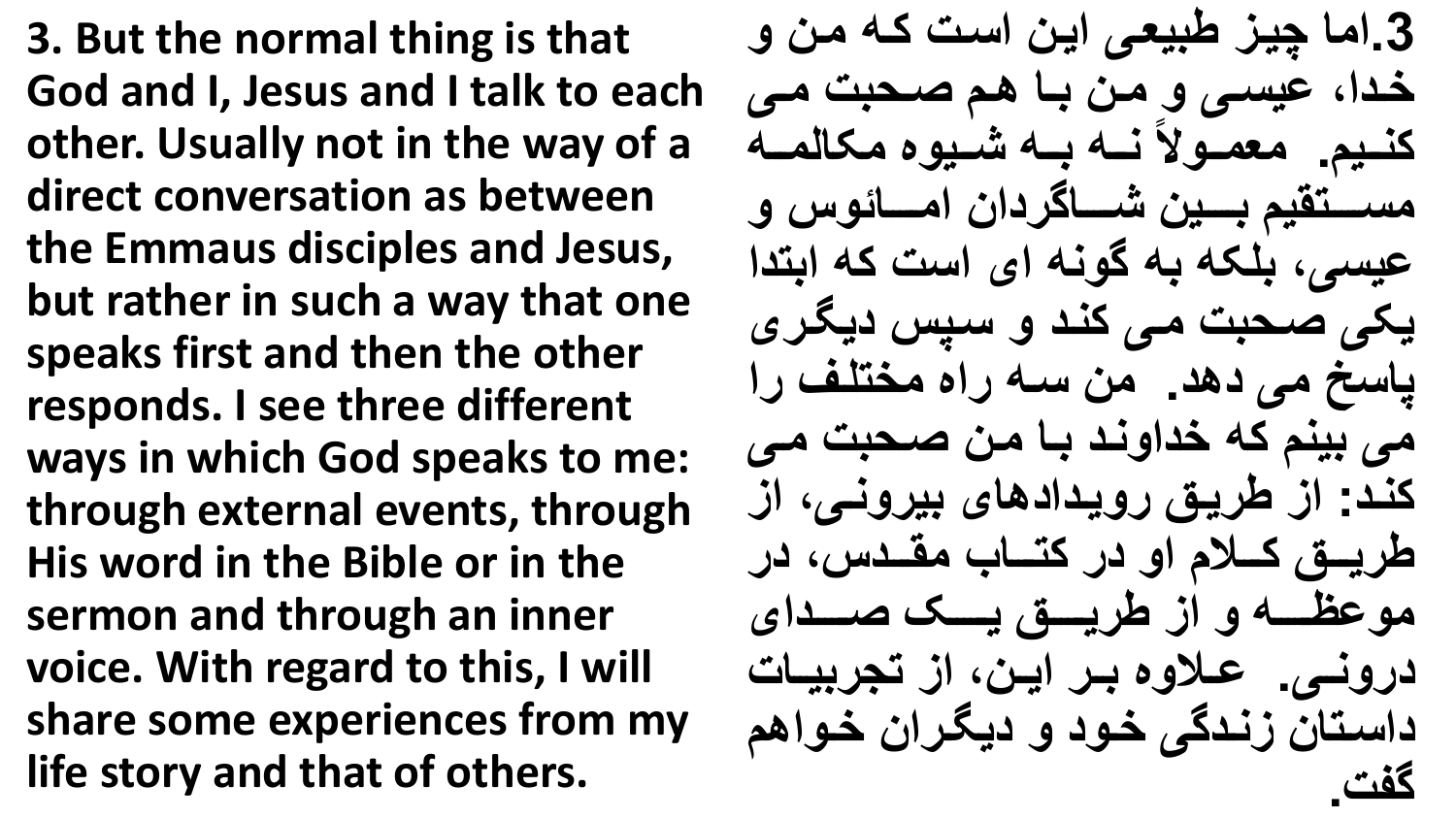**4.God speaks to me through external events. The doctor tells me in clear words: "You have cancer. You must prepare yourself for a difficult time of illness." God, from whose hand everything comes, says to me – this is how I understand Him in view of this diagnosis: "Yes, I am putting you through a lot. But I am with you. Entrust yourself to me. I will guide you through everything." And I pray: "Lord, help me. Don't let the illness lead to death. Guide me mercifully through it. Make me well again."**

4.خدا از طریق اتفاقات بیرون*ی* با من صحبت می کند<sub>.</sub> دکتر به طور واضح به **مار ماف گ،یاد: » ا، ارط ر دنری. یاد**  خودت را برای یک بی*م*اری سخت آماده کنی.» خدایی که همه چیز از دستش م*ی* آيد به من مي گويد - بـا اين تشخيص او **رن نیب ،باا مااف دهماا : » لاا د ماار ن اا،**  انتظار زیا*دی* دارم. اما من با تو هستم به من اعتمـاد كن من تـو را از طريق همه اينها عبور خواهم داد<sub>.»</sub> و من دعا **مااف هااب د »خدن،باادند اا ماار همااک هاار. نها ی بدهیاد نیار یما ری مبهار ا مارگ شاا،د. اا مهر اا بف ماارن ن طریااق بهاا رنهبماا یف هبیااد. د، اا ری حاا ه رن خاا،و هر.«**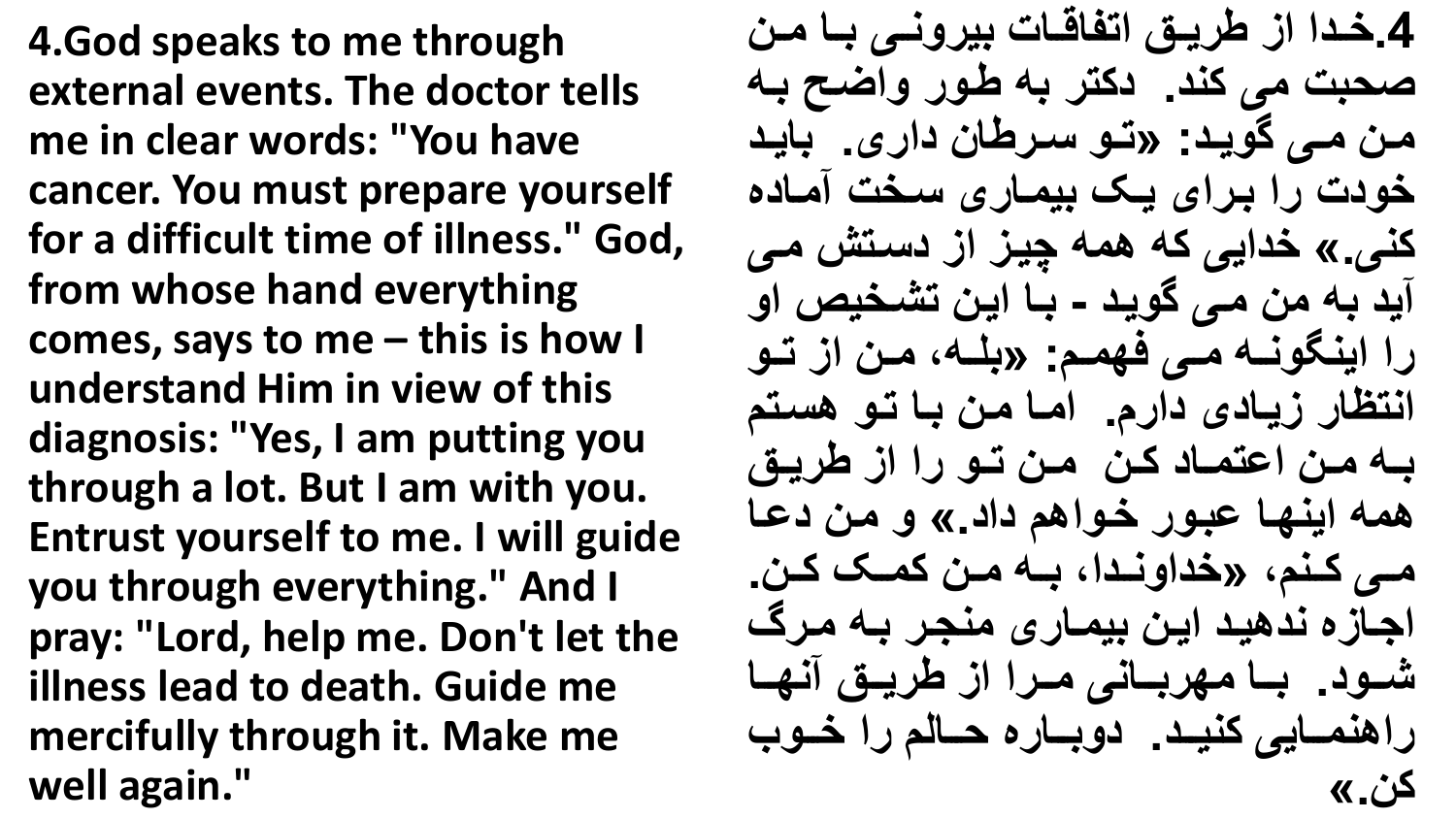**5. For an exam for which I have studied a lot, I get a good certificate. I thank God. "Lord, you have answered my prayer and I got a good result. This is what I have always wanted. You have given me strength and perseverance to learn. Now let me find a good education. Thank you, you have done so much good for me since I have been living in Germany. And always helped me."**

5 برای امتحانی که برایش چیزها*ی* زیا*دی* یاد گرفتم مدرک خوب*ی می* گیـــرم. خــدا را شـــكر مـــ*ى* كــنم. **» ر،ردگاا رند دساا ی ماارن م اا ه و هردی ، مر ب یه خا، ف دنر . مار** همیشه این را می خواستم. تو به هـن قـدرت و پشـتکار داد*ی* تــا یــاد بگیـــرم. حــــالا اجـــازه دهیـــد یـــک  **ما، ش خا،و یادن هاب . م شاکر د** از زمــان*ـی* کــه مـن در آلمــان زنــدگ*ی* **مف هب د خیلاف ا مار هماک هردیاد. ، همیشااا ااا مااار هماااک خااا،نهف هرد.«**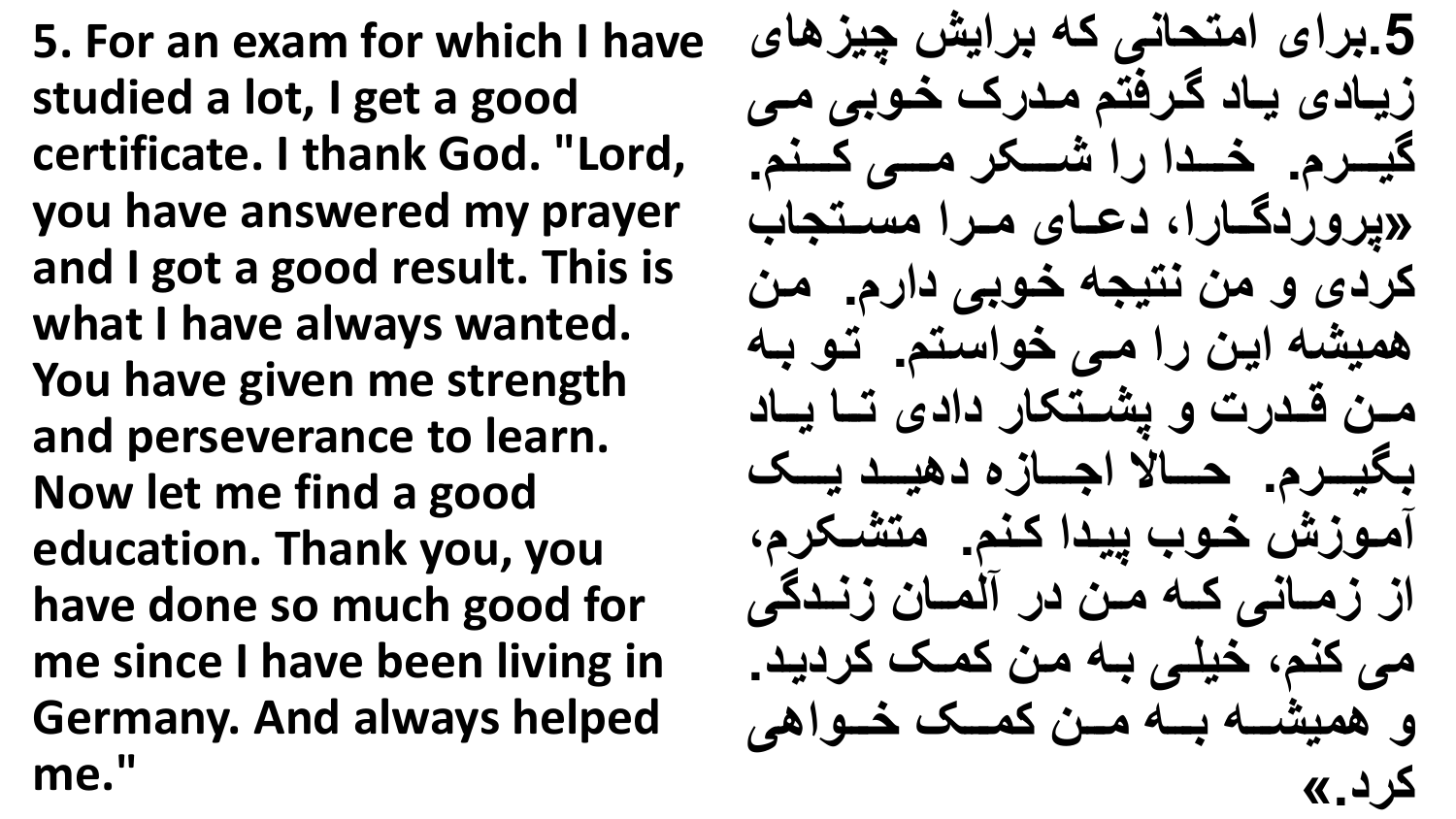**6. The Russian army attacks Ukraine on Putin's orders. Many people die in this war, atrocities happen. I cry out to God: "Why is there this terrible war? Why are you letting it happen? Protect the people of Ukraine. Don't let Putin win the war." The war continues. The Russian army is not advancing. Ukraine is the moral victor. Here on the ground, we are trying to help Ukrainian refugees. "Lord, where are you leading our world? Let me trust in you in all the turmoil in the world! Grant that we can help the Ukrainian refugees well. How can Ukraine win without Putin going crazy? Lord, help!"**

**.6نر ااش ر، اای اا د اا ،ر اا، یر اا ن،هاارنیر**  حملــه مــی کنــد<sub>.</sub> افـراد زیــادی در ایـن جنــگ مــی میرند، فجایع اتفاق م*ی* افتد<sub>.</sub> بـه خدا فریـاد مـی زنـم: «چـرا ایـن جنـگ وحشـتناک وجـود دارد؟ **چارن نها ی ماف دهیاد نیار ن فا ب یف اد؟ ن مارد**  اوکراین محافظت کنید<sub>.</sub> بگذارید پوتین در جنگ **ییروز نشود<sub>.</sub> «جنگ ادامه دارد. ارتش روسیه هل، بمف ر،د. ن،هرنیر ربادی نخالفاف ن ات. در**  اینجــا بــه صــورت محلــ*ی ســعی* مــی کنــیم بــه يناهنـدگان اوكراين*ـی* كمــک كنـيم. «پروردگــارا، دنیـای مــا را کجــا مــی بـری؟ بگـذار بــا وجـود **با رنمف در دبیا ا ا، نس ما د هاب !هطفاف ا ما**  اعطا کنید که ما بتوانیم به یناهندگان اوکراین*ی* به خوبی کمک کنیم. چگونــه اوکـراین مـ*ی* توانـد برنده جنگ باشد بدون اینکه یوتین برنده شود **، اااا ی هاااا ی دی،نباااا هبباااادی نی نبهاااا دهااااد؟**  يروردگارا، ك*م*ك كن!**"**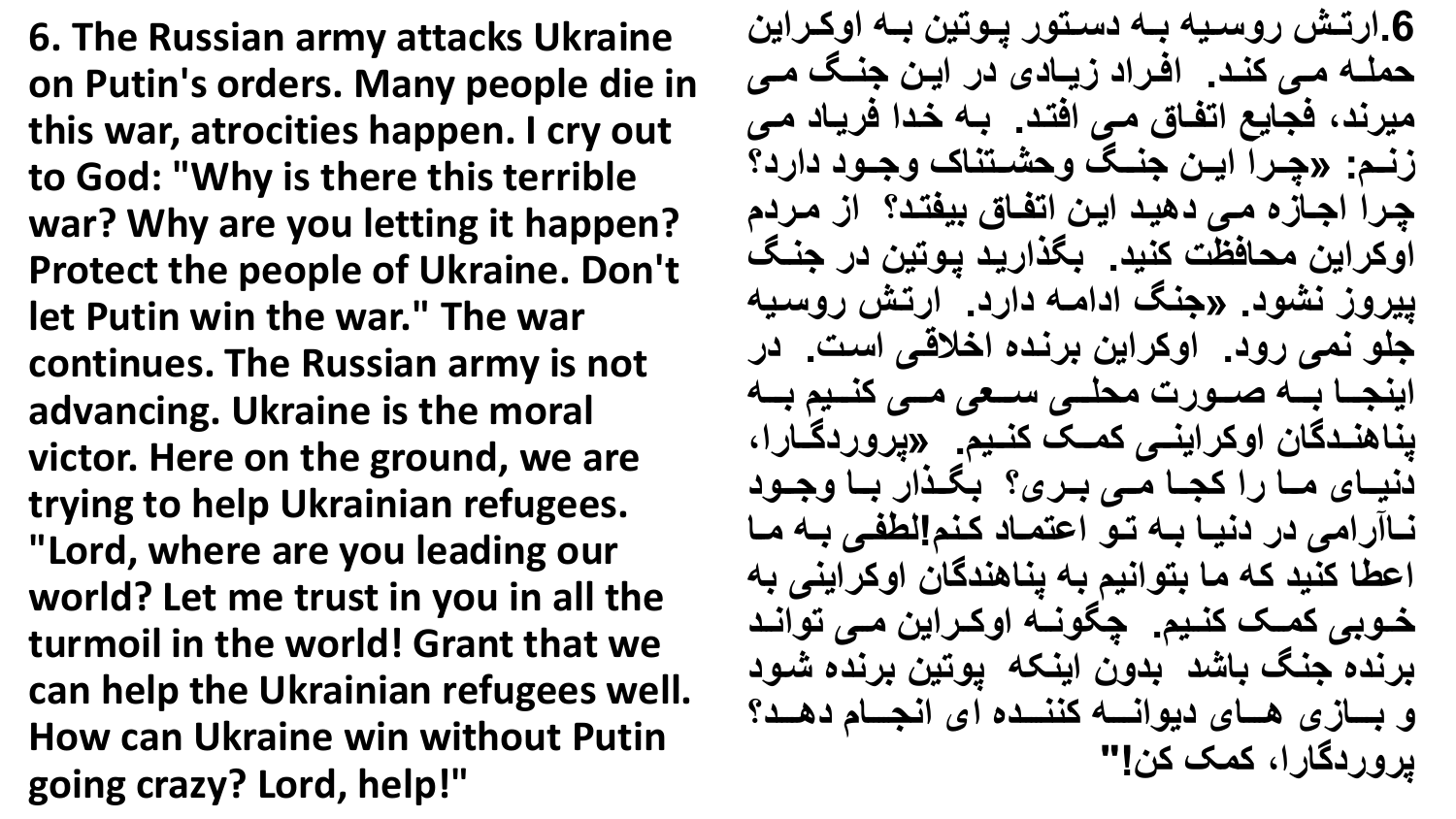**7. God speaks to me through external events. Maybe they are already an answer to my prayers themselves. I try to understand what God wants to say to me through things that change my life. I ask, I plead with him, I thank him. And life goes on and on. Old problems are solved, new ones arise. Again and again, I am faced with challenges in which God speaks to me and I to him.**

**.7خدن ن طریق ن ف ف ت یر،بف مار**  صحبت می کند<sub>.</sub> شاید خودشان اجابت **دسا ی مار شابد. مار ایف ماف هاب**  بفهمم خدا چه چیزی می خواهد به مــن بگویــد از طریــق چیزهــایی کــه  **بدگف مر رن ییر ماف دهاد. نه ما**  م*ی* کنم، از او التماس می کنم، از او تشــکر مــی کــنم. و زنــدگی همیشــه **ندنما دنرد. مشاکالت فادیمف حا ماف**  شوند، مشکلات جدید بوجود م*ی* آیند. بار *ه*ا و بار ها با چالش هایی روبرو م*ی* شوم که در آن خدا با من صحبت **می کند و من با او ـ**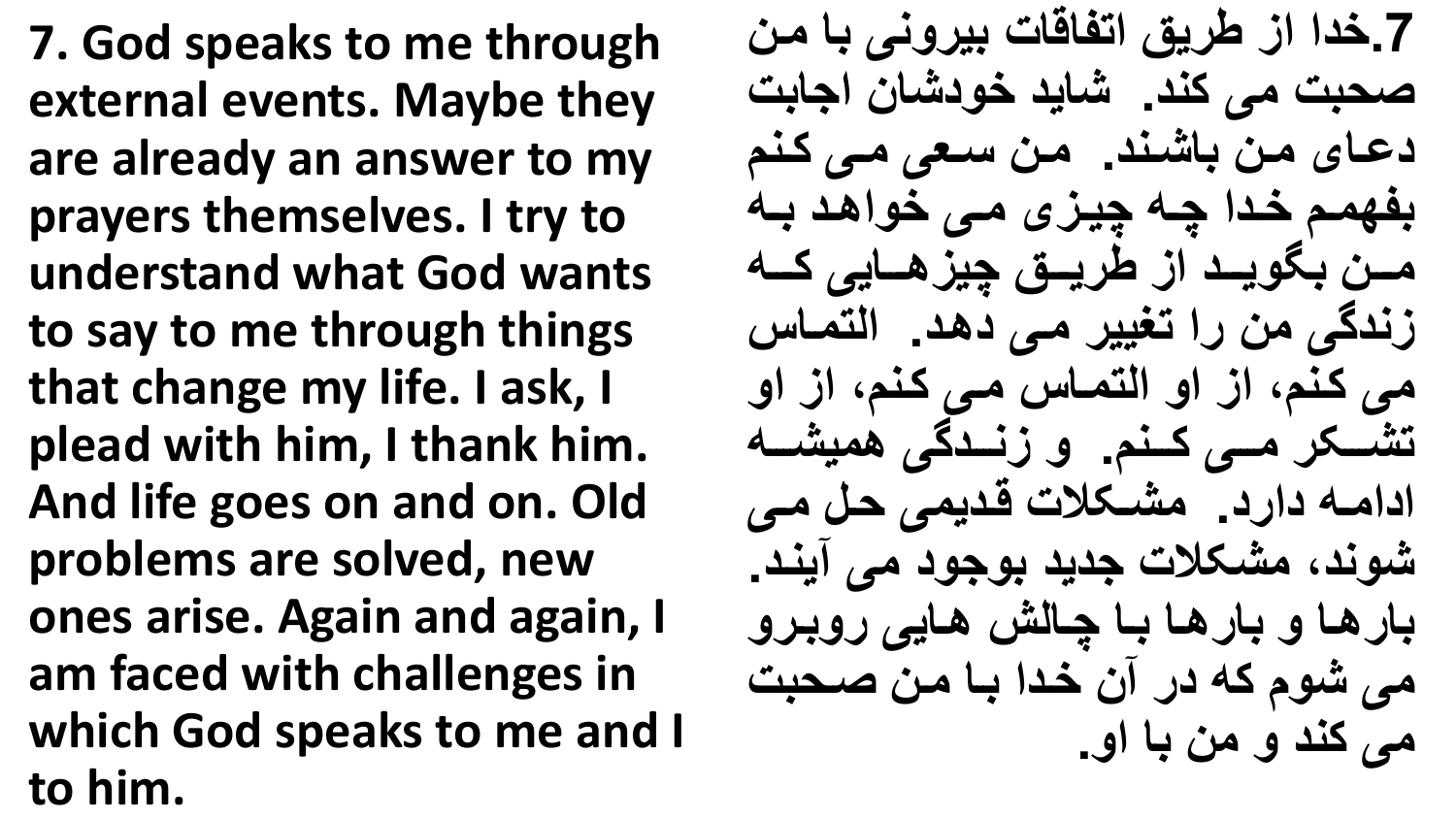**8. God speaks to me through His word. If it is mostly the Father who speaks to us through external events, it is above all Jesus who speaks to us through His word, like to the disciples at Emmaus. I hear His word in many ways: I read the Bible. I go to church. I sing a song. I read a Christian book. I talk to other Christians about our faith. I watch a film about Jesus. Sometimes I just think yes, that's right what it says. I believe that. And sometimes my heart is struck by a word: "Yes, that's what God said to me now."**

8.خدا از طریق کلامش بـا مـن صـحبت مـي **هبااد. یاا نیاار اادر ن اات هاا ن طریااق ،فاا ی**  بیرون*ی* با ما صحبت می کند، بالاتر از همه **سی اافد هاا ماا رن ن طریااق هااال خاا،د م ببااد شاا گردنر نماا ب، در ر ماا ر خطاا و مااف هبااد؟ ماار هااال ن، رن اا طاارب مخ لااب مااف**  شنوم: من كتاب مقدس را م*ى* خوانم. من بـه **هلی ا ماف ر، . مار یاک هبا ماف خا،نب .**  من در حال خواندن یک کتـاب مسـيحي هسـتم<u>.</u> ِ من با مسیحیان دیگر در مورد ای*مــان صـحبت* **ماف هاب . مار یاک دایل در ما،رد سی اف ماف**  بینم. گاهی اوقات فقط فکر م*ی* کنم: بله، آ**نچه در آنجا نوشته شده درست است. من** معتقدم که<sub>.</sub> و گاهی قلبم با یک کلمه بـه تپش ِ می افتد<sub>.</sub> "بله، این همان چیزی است که خدا  **مر گفت.**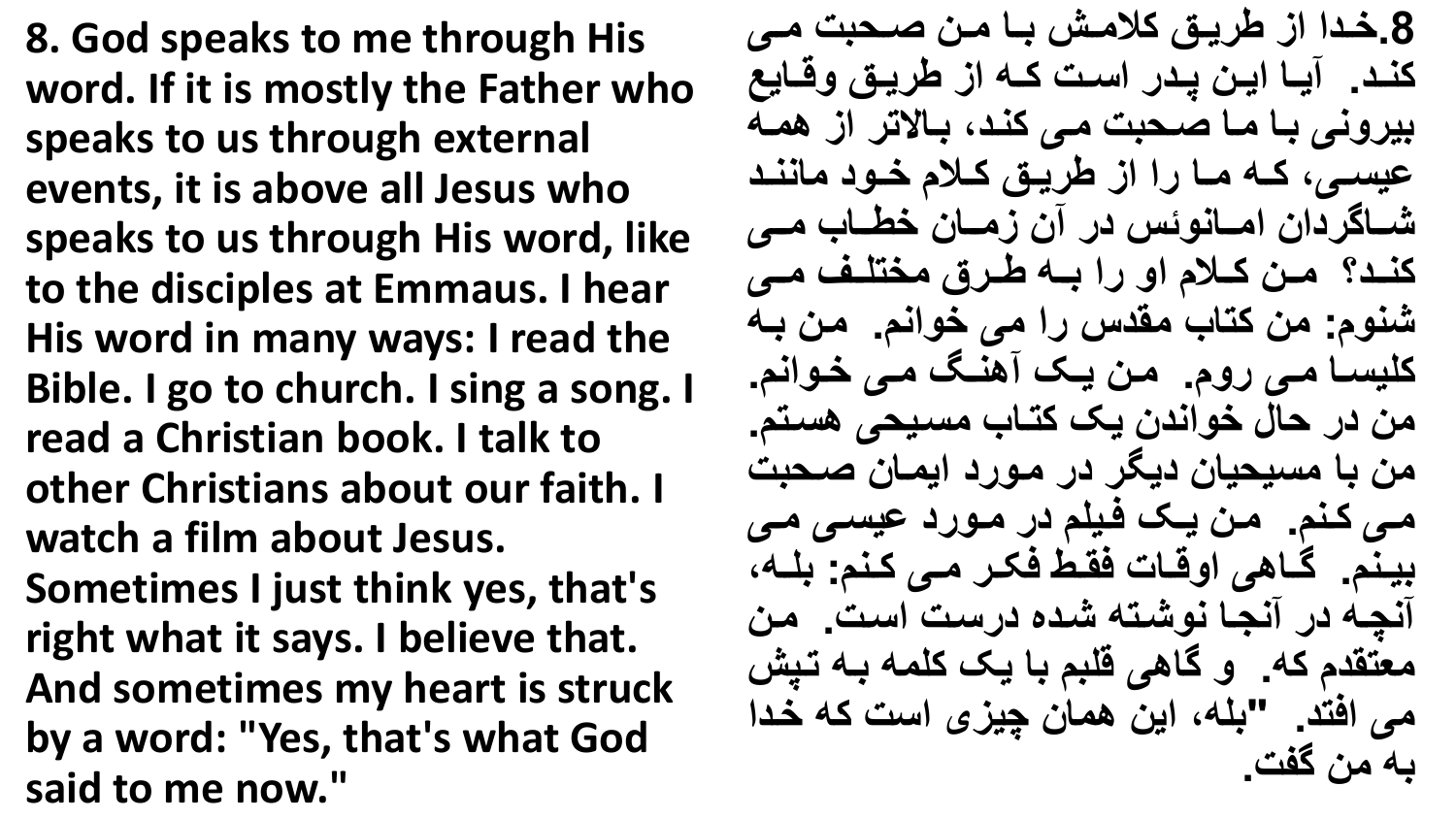**9. I am sitting in a church and listening to music by Johann Sebastian Bach, the Passion story according to the Gospel of Matthew. I hear about how Jesus suffers for us and dies for our sins. And in a crisis-ridden family situation, the thought suddenly occurs to me: I, too, am to blame for the situation. I therefore no longer want to fight for my supposed right. I want to voluntarily give up something that is close to my heart. I am a sinner and Jesus died for me.**

9.مـن در یــک کلیســا نشســته|م و بــه موسيقى يوهـان سباسـتين بــاخ گـوش میدهم، داستان شور بر اساس انجیل متی. من در مورد عیسی می شنوم **هاا اارنی ماا رباار مااف اارد ، اارنی گب هاااا ر ماااا مااااف میاااارد. ، در یااااک**  موقعیت خانوادگی بحرا*ن* زده، ناگهان این فکر بـه ذهنم خطور م*ـی* کند: من هم مقصـر ایـن وضـعیت هسـتم. بـه **همیر دهی ن ات ها دی ار بماف خا،نه**  برای حق مفروضم بجنگم. من م*ی* خواهم داوطلبانــه از چیزی کـه بــه دلـم **ن ات د ات کشا . مار یاک گب هکا ر**  هستم و عیس*ی بر*ا*ی* من مرد.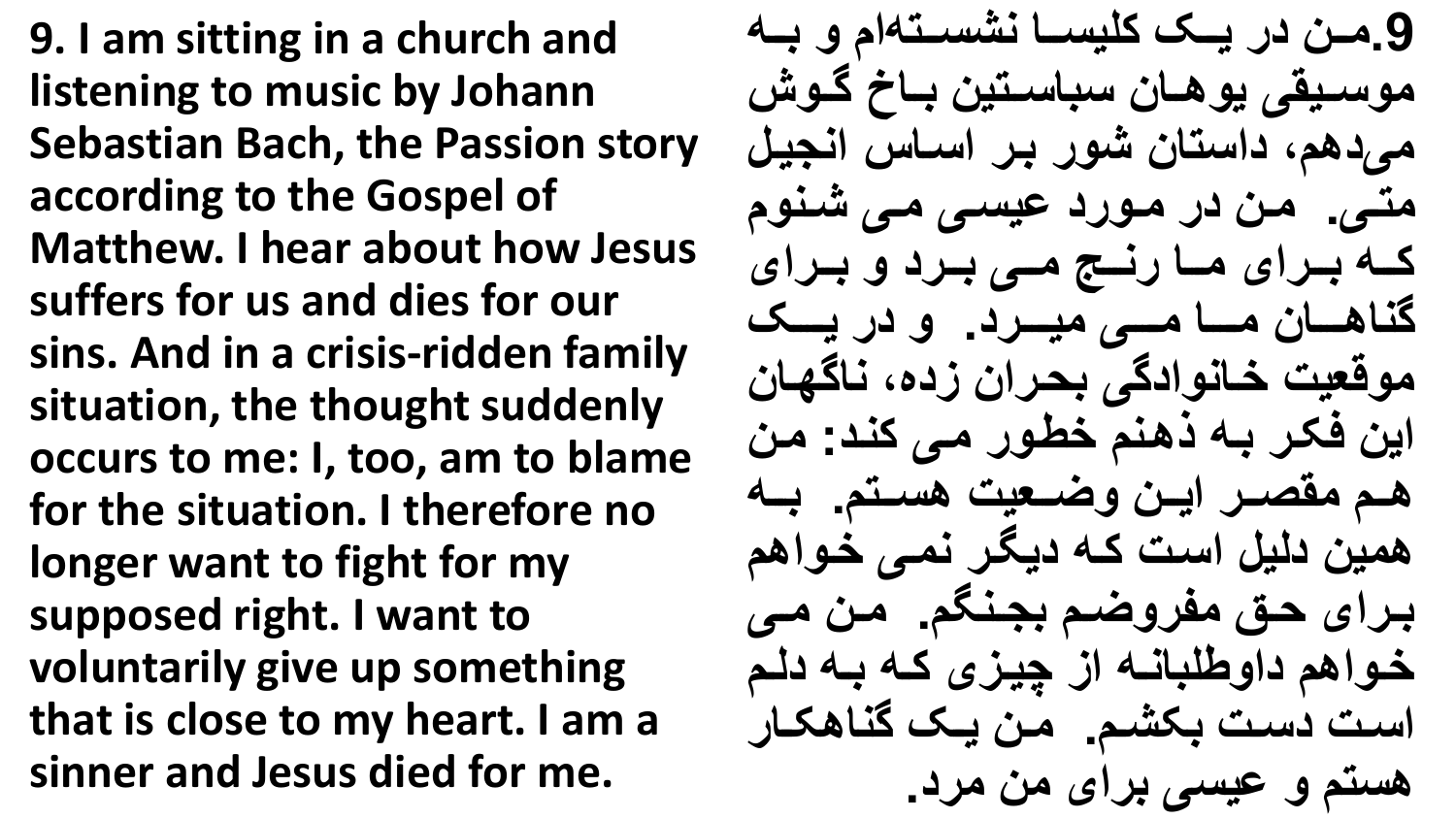**10. Another time: I am afraid of losing something valuable to me. Should I resign myself, accept my fate? I remember a hymn verse that says: "You, Jesus, have it in your hands, you can turn all things, whatever the name of the trouble" (EG 398,2). I do not resign myself to the situation, I pray again and again with many loud words. I experience how God hears my prayer and blesses my struggle. But in the end, I lose. That's when another Christian word becomes reality in my life: "If what we want doesn't happen, what is better happens" (Martin Luther).**

**.10 ر دی ر: مف ر چیا نر شامبدی رن**  از دست بدهم. آیا باید استعفا بدهم، با سرنوشتم موافقت کنم؟ م*ی* توانم بـه یـک بیت آهنگ فکر کنم که م*ی* گوید: "تو ای **سی افد ا ر رن در د ا ر خا،د دنرید ماف**  توان*ی* همه چیز را بچرخانی، هر نامی که **بی شد." (398.2 EG)مر رن در م،فییات**  هـا*ی* مختلـف ، بارهـا و بارهـا بـا کلمـات و **صاادنی لبااد یاا د دساا هبیااد. مااف یااب هاا خدن،باااد دسااا ی مااارن م ااا ه و ماااف هباااد ، م ر ی ن رن رهت ماف دهاد. نما در به یات**  باختم. سپس یک جمله مسیحی دیگر در  **بدگف مر ،نفییت دی ماف شا،د: "نگار**  آ**نچـه مـی خـواهیم اتفـاق نیفتـد، آنچـه بهتر** است اتفاق م*ی* افتد ." (مارتین لوتر) <u>.</u>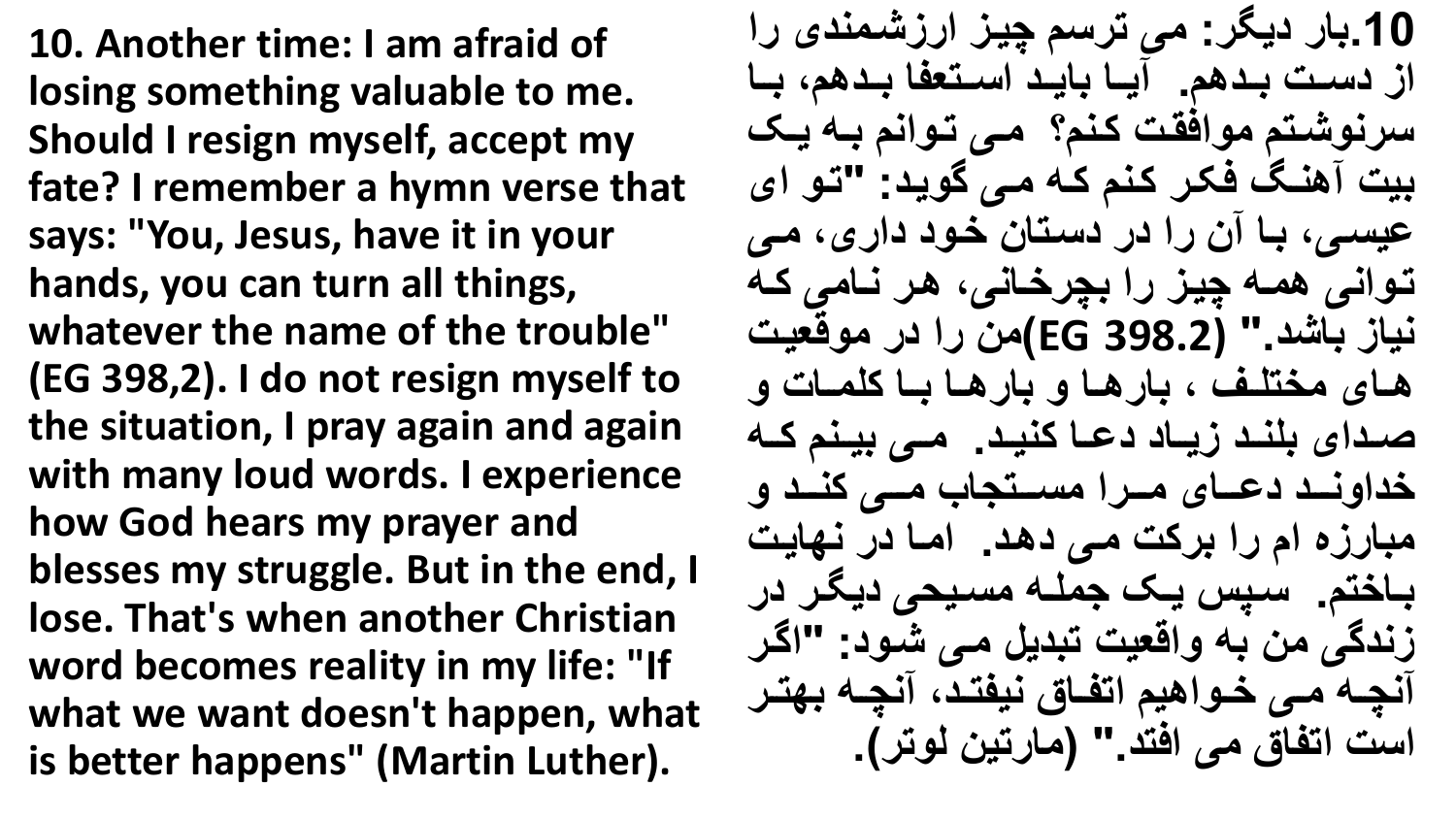**11. A difficult professional situation: I am criticised a lot, even attacked by some. My back is against the wall. Who else supports me? Then I come across a Bible verse from Isaiah 44: "Now listen to me, my servant Jacob! Listen to me, Israel whom I have chosen! Thus says the Lord: I created you, I formed you in your mother's womb. Therefore, I will help you. Fear not, my servant Jacob" (Isaiah 44:1,2). It is a word directly for me. I am chosen, created, formed. I do not have to fear. He helps me. Hallelujah.**

11 شرا**يط سخت كـاری و شـغلی. من بسيار** مورد انتقاد قرار م*ی* گیرم و حتی از سوی برخـي خصــمانـه قضـــاوت ميكــنم. پشــتم بــه دیوار است. چه کس*ی دی*گر از من حمایت می کند؟ سیس بـه آیـه ای از کتـاب مقدس از اشعيا 44 برخورد م*ي* كنم: «اكنون بـه من **گ،ش هرد بدی مر ییق،و! مار گا،ش هار**  ای اسرائیلی که من انتخاب کرده ام! خداوند **چنین میگوید: من شما را آفریدم، شما را در رحا شاک دند . ا همایر دهیا مار ا شام همااک مااف هااب . ب اار د باادی ماار ییقاا،و« )نشیی 2+44:1 abcdf) نیر هلم ارنی مار**  مناسب است. من برگزیده شدم، خلق شدم، شکل گرفتم<sub>.</sub> من نباید بترسم او به من کمک **می کند. سپاس خداوند را.**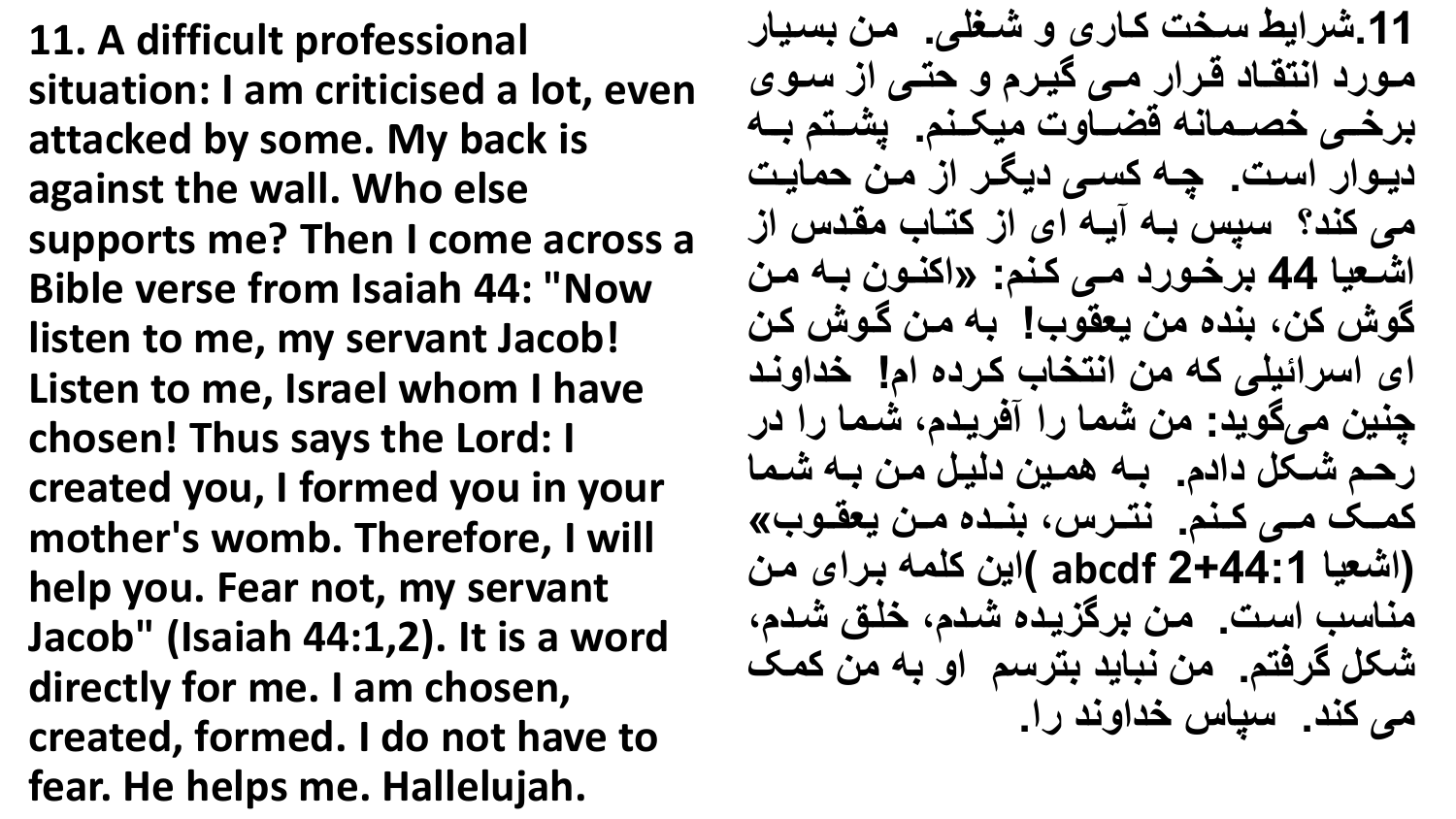**12. God the Father speaks to me through external events. Jesus speaks to me through His word. The Holy Spirit speaks to me through an inner voice. For a long time, we have wanted and needed to downsize our community centre as the Kreuzkirche. Plans to rebuild it, however, fail again and again. Even in the last few months the situation has not improved. Some say: we must do it this way. Others say: no, we must do it another way. We are stuck in a dead end. In a small group we bring our perplexity before God.**

**.12خدنی در ن طریق ر،یدنده ی یر،باف** بـــا مـن صـــحبت مــى كنــد. عيســى از طريــق **هااال خاا،د اا ماار صااح ت مااف هبااد. ر،ح**  القدس از طریق یک صدا*ی* درون*ی* با من صحبت می کند. برای مدت طولانی ما م*ی* خواستیم و نیاز داشتیم کـه مرکـز اجتمـاع*ی* خـود را بـه یـک کلی*سـای صـ*لیبی کوچـک **هبای . ا نیار حا د رب ما ها ی ا ی**  اغلب با شکست مواجه م*ی* شوند. در ماه **ه ی نخیر بیا ،ضاییت ه ا،د بی د ا ن ات.**  برخی می گویند: این گونـه، برخی دیگر، **باا د ماا یااد نیاار هاا ر رن اا شااک دی ااری**  انجام دهیم<sub>-</sub> ما در بن بست گیر کرده ایم<sub>-</sub> در یــک گـروه کوچــک عجـز خـود را در **ییشگاه خداوند می آوریم.**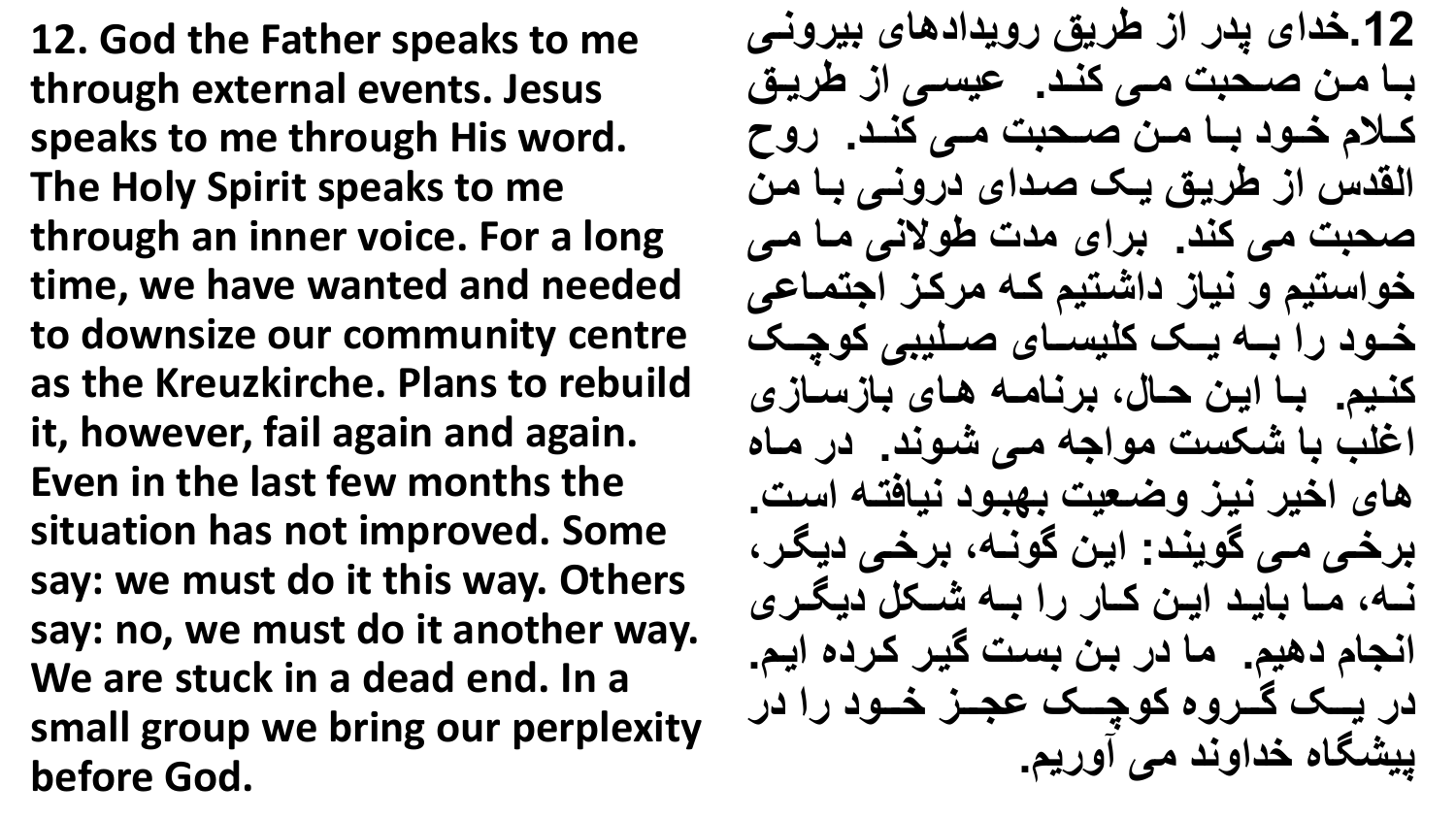**13. Then we talk with a neighbouring congregation about other issues. An idea comes to me how we can solve our building problems. That's it, I think, and share this idea with others. They, too, are all taken with the new plan. It seems to be just the right thing to do at this time. I believe: the Holy Spirit sent us this idea. He has led us out of the impasse.**

**.13 ااااا مااااا در ،نفااااا در مااااا،رد**  موضـــوعات دیگــر بـــا یـــک جامعــه **هم ی صح ت مف هبای . ا نیادی**  ای پیدا کردم که چگونـه مـی تـوانیم مشکلات ساختاری خود را حل کنیم. من فکر م*ی* کنم ه*م*ین است و این ایسده را بسا دیگ**سران بسه اشستراک** بگذارید. آنها نیز ه*م*ه تحت تأثیر **طرح هدید فرنر گرد نبد. ن، در ح ح ضر در ات ا بظار ماف ر اد. مار می قد ر،ح نهقد نیار نیادی رن ا ما دندی ن اااات. ن، ماااا رن ن اااار اااات خارج کرد.**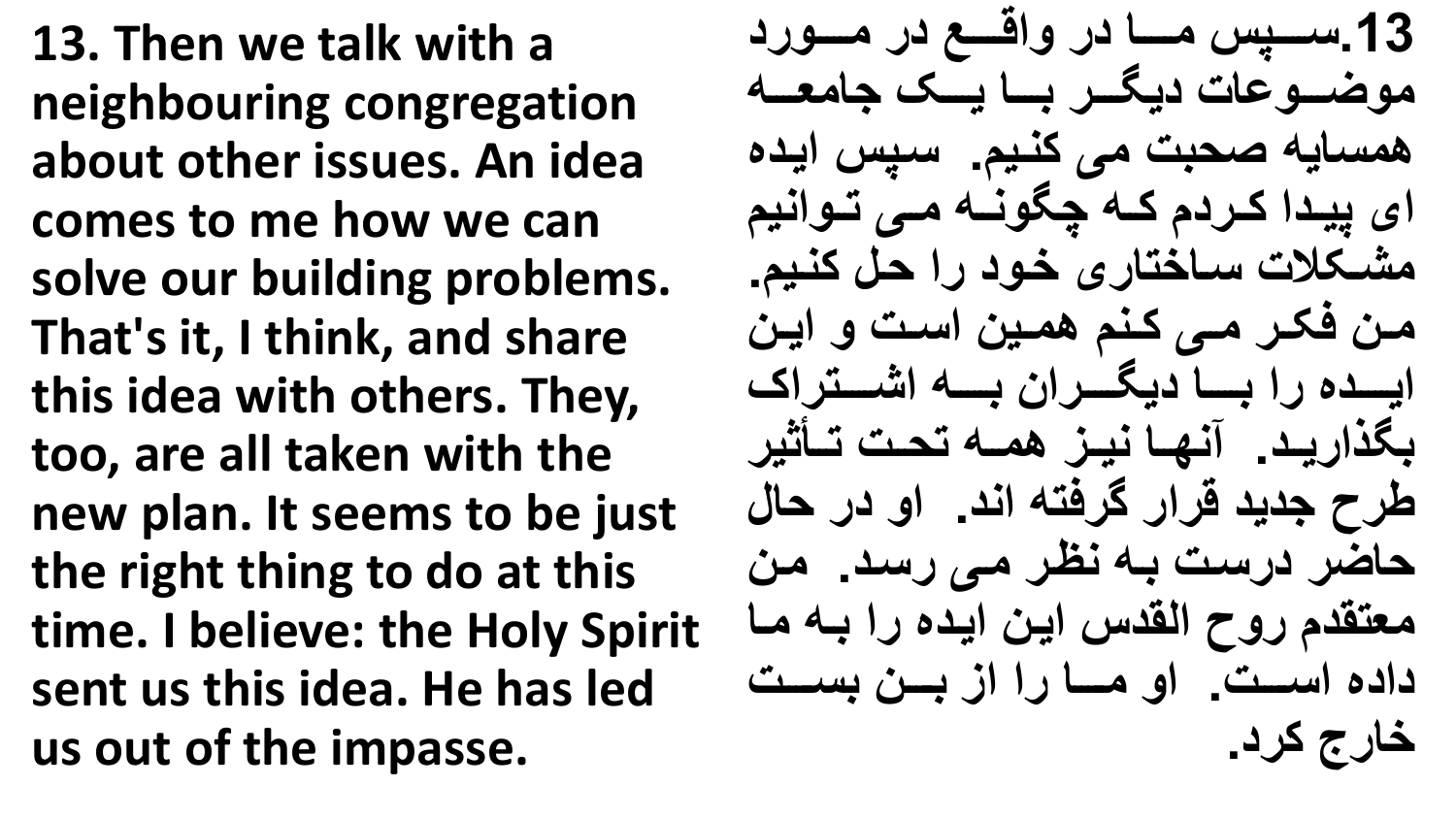**14. My life is talking to God. The Father speaks to me through external events. Jesus speaks to me through His word. The Holy Spirit speaks to me through an inner voice. Basically, it is all similar: in a difficult situation, I ask God for help, and He answers me. In a certain life situation, I hear God's word. It encourages me or leads me to correct my path. A seemingly hopeless situation is resolved by an inner voice of the Holy Spirit.**

14 زندگ*ی* من حرف زدن بـا خداست. يدر از طريق اتفاقات بيرون*ـى* بـا مـن صاحبت م*ے* کند. عیسے از طریق **هالماش ا مار صاح ت ماف هباد. ر،ح**  القدس از طریق یک صدای درون*ی* با هن صحبت م*ی* کند. اساساً همه چیز شبیه به هم است: در شرایط سخت از خدا کمک می خواهم و او به من **یاسخ** مي دهد. در یک موقعیت خاص زندگي **ماار هااال خاادن رن مااف شااب، . ماار رن شاا،یق مااف هبااد یاا ماار رن اا نصااالح**  مسیرم هدایت م*ی* کند. یک وضعیت **ظااا هرنه ب نمیدهببااادی ااا صااادنی در،باااف روح القدس حل می شود.**